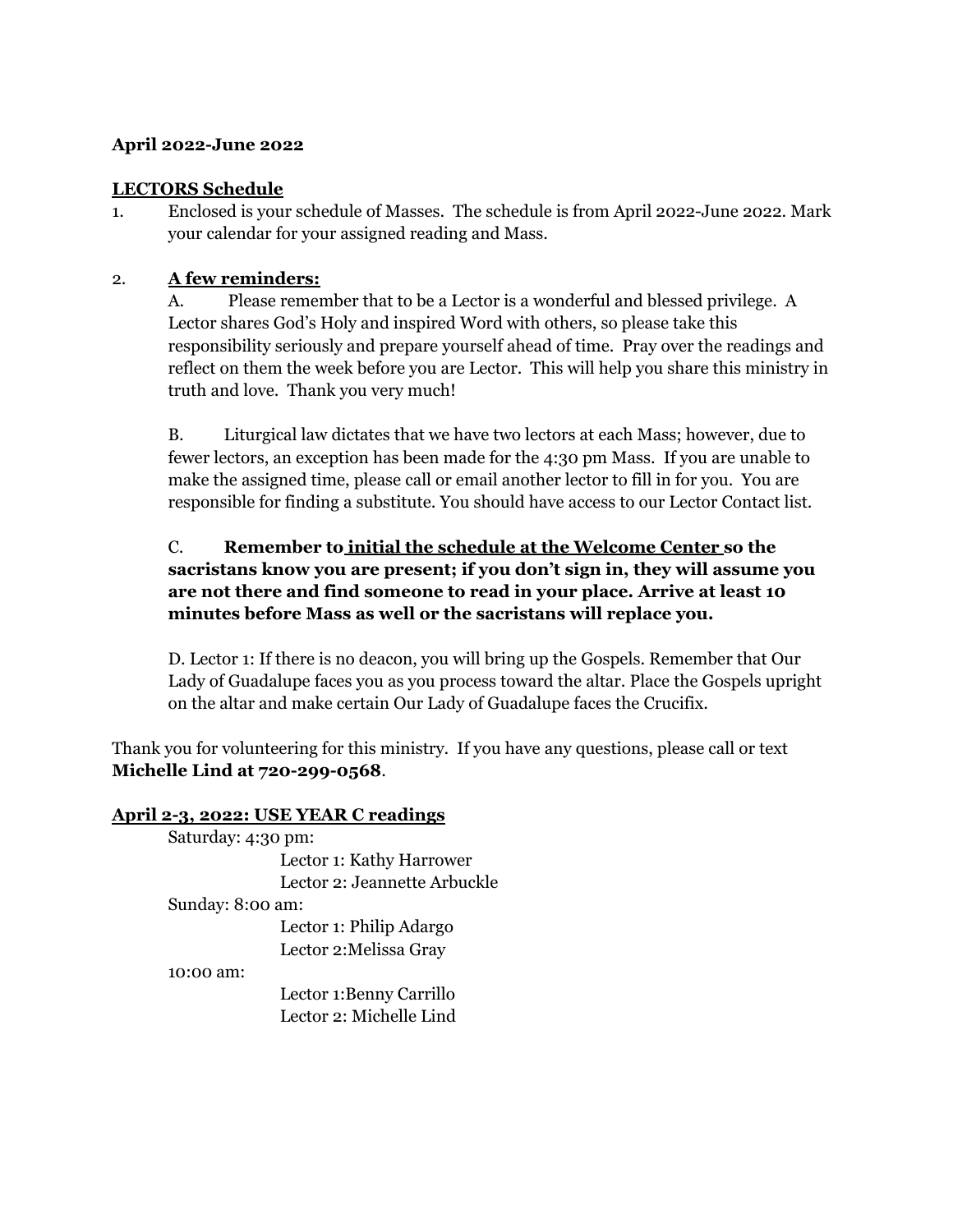## **April 9-10: Palm Sunday**

Saturday: 4:30 pm: Lector 1: Melissa Gray Lector 2: Manuel Sais Speaker (for Passion): Jeannette Arbuckle

Sunday: 8:00am:

Lector 1: Philip Adargo Lector 2: Terry Boyd Speaker (for Passion): Dale Clark 10:00 am: Lector 1: Michael Vitco Lector 2:Ken Maestes Speaker (for Passion): Michelle Lind

#### **April 16: Easter Vigil:**

8 pm: Lector: Jeannette Arbuckle Lector: Philip Adargo Lector: Spanish Ken Maestes Lector: Latin: Dale Clark Lector: Vietnamese Sr. Maria Quyjo

# **Easter Sunday: April 17:**

| Sunday 8:00 A.M. | (1) Terry Boyd    |
|------------------|-------------------|
|                  | (2) Philip Adargo |

| 10:00 A.M. | $(1)$ Ron Lind    |
|------------|-------------------|
|            | (2) Michelle Lind |

#### **April 23-24:**

| Saturday 4:30 P.M. | (1) Alexia Vuong-Nguyen |
|--------------------|-------------------------|
|                    | (2) Alexia Vuong-Nguyen |

| Sunday 8:00 A.M. | (1) Dale Clark   |
|------------------|------------------|
|                  | (2) Nicole Suazo |

| 10:00 A.M. | (1) Michael Vitco (Youth Mass: back up lector)  |
|------------|-------------------------------------------------|
|            | (2) Benny Carrillo (Youth Mass: back up lector) |

#### **May 1-2:**

|                  | Saturday 4:30 P.M. (1) Jeannette Arbuckle<br>(2) Manuel Sais |
|------------------|--------------------------------------------------------------|
| Sunday 8:00 A.M. | (1) Nicole Suazo<br>(2) Philip Adargo                        |
| 10:00 A.M.       | (1) Max Duran<br>(2) Brandon Duran                           |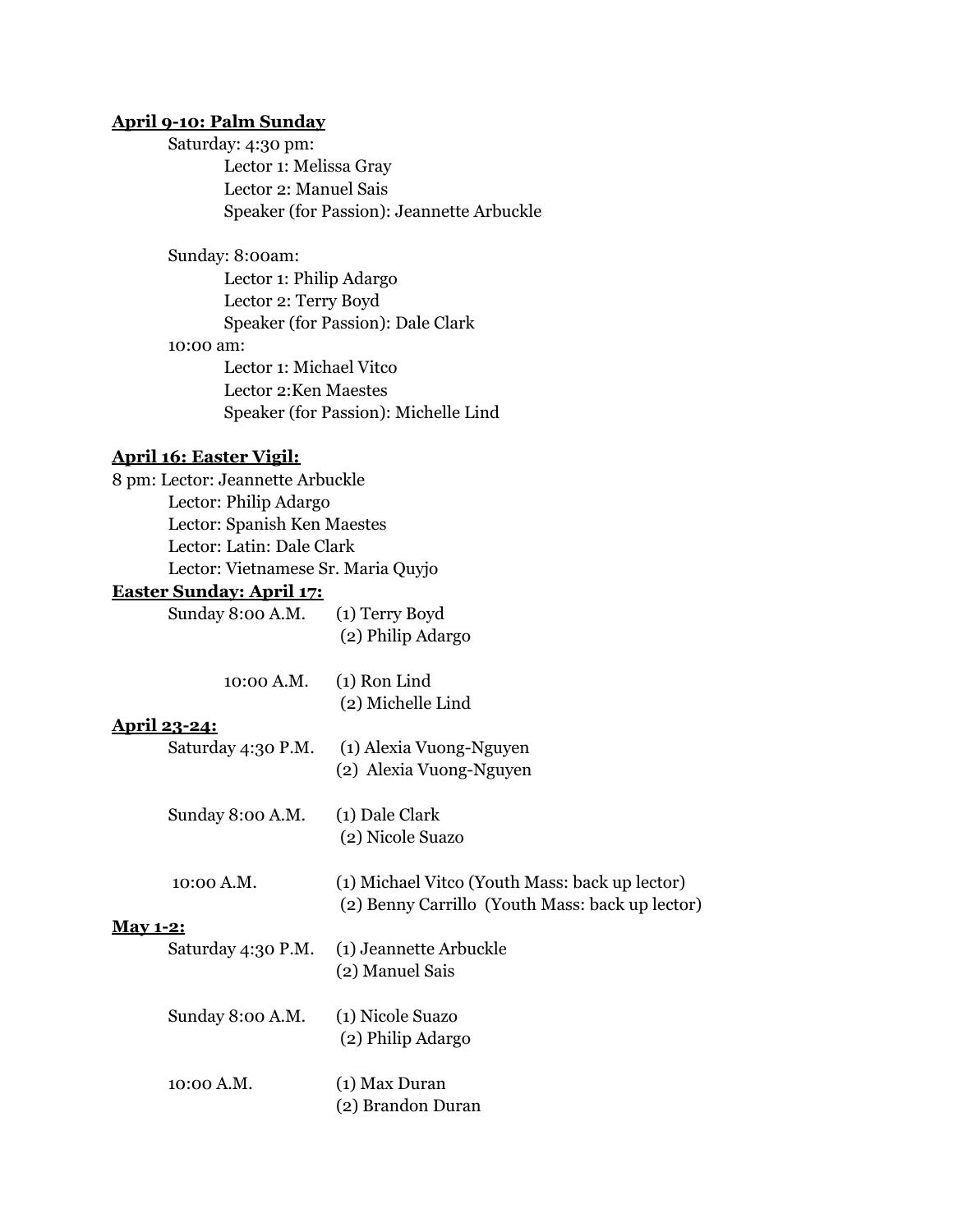# **May 7-8:**

| Saturday 4:30 P.M.                     | $(1)$ Ron Lind<br>(2) Michelle Lind                                                             |
|----------------------------------------|-------------------------------------------------------------------------------------------------|
| Sunday 8:00 A.M.                       | (1) Terry Boyd<br>(2) Melissa Gray                                                              |
| 10:00 A.M.                             | (1) Ken Maestes<br>(2) Benny Carrillo                                                           |
| May 14-15:<br>Saturday 4:30 pm:        | (1) Kathy Harrower<br>(2) Melissa Gray                                                          |
| Sunday 8:00 am:                        | (1) Nicole Suazo<br>(2) Philip Adargo                                                           |
| 10:00 am:                              | (1) Brandon Duran<br>(2) Max Duran                                                              |
| <u>May 21-22:</u><br>Saturday 4:30 pm: | (1) Jeannette Arbuckle<br>(2) Manuel Sais                                                       |
| Sunday 8:00 am:                        | (1) Terry Boyd<br>(2) Philip Adargo                                                             |
| 10:00 am:                              | (1) Krystal Than (Youth Mass: back up lector)<br>(2) Michael Vitco (Youth Mass: back up lector) |
| <u>May 28-29:</u><br>Saturday 4:30 pm: | (1) Michelle Lind<br>(2) Ron Lind                                                               |
| Sunday 8:00 am:                        | (1) Terry Boyd<br>(2) Melissa Gray                                                              |
| 10:00 am:                              | (1) Sioux Wells-Krayeski<br>(2) Ken Maestes                                                     |
| <u>June4-5:</u><br>Saturday 4:30 pm:   | (1) Jeannette Arbuckle<br>(2) Manuel Sais                                                       |
| Sunday 8:00 am:                        | (1) Philip Adargo<br>(2) Jan Marie Belle                                                        |